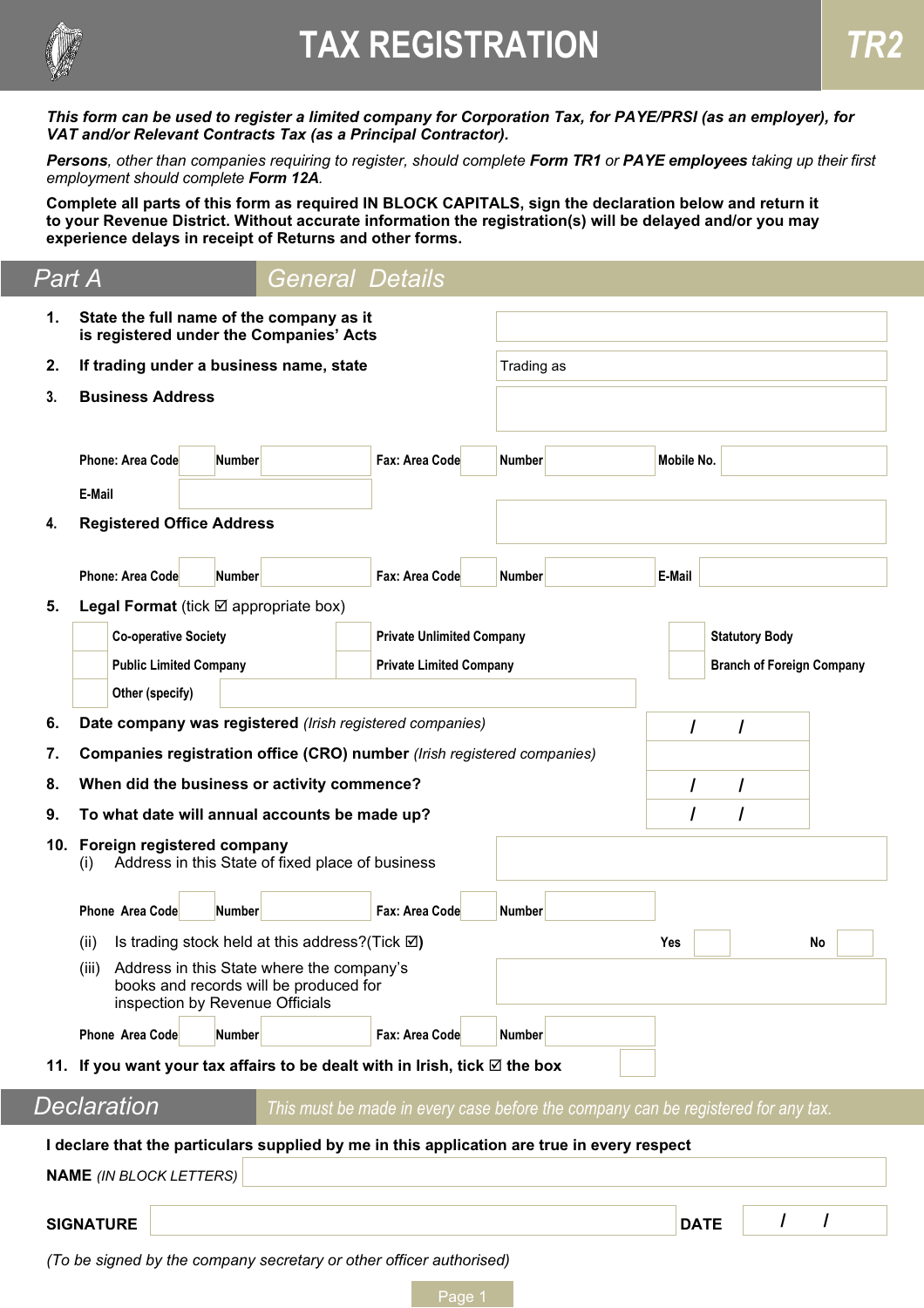|       | <b>Part A continued</b> | <b>General Details</b>                                                                                             |                                                |                      |
|-------|-------------------------|--------------------------------------------------------------------------------------------------------------------|------------------------------------------------|----------------------|
|       |                         | 12. If the company was registered for any tax in this country<br>previously what reference numbers did it hold?    | <b>Corporation Tax</b><br>Employer (PAYE/PRSI) |                      |
|       | 13. Type of Business    |                                                                                                                    | Value Added Tax                                |                      |
|       | (a) is the business     | mainly retail                                                                                                      | mainly wholesale                               | mainly manufacturing |
|       |                         | building & construction                                                                                            | forestry/meat processing                       | service and other    |
|       |                         | as 'shopkeeper', 'manufacturer', 'computers', 'consultant' etc.                                                    |                                                |                      |
|       |                         | If the application is a property related activity you may also need to complete Panel 37.                          |                                                |                      |
|       |                         | 14. Will the business supply plastic bags to its customers (Tick $\boxtimes$ )                                     | Yes                                            | <b>No</b>            |
| 15.   |                         | Directors Give the following information in relation to each director. If necessary, continue on a separate sheet. |                                                |                      |
|       | <b>Name</b>             | <b>Private Address</b>                                                                                             | <b>Shareholding</b>                            | PPS No.              |
| (i)   |                         |                                                                                                                    | $\%$                                           |                      |
| (ii)  |                         |                                                                                                                    | $\frac{0}{0}$<br>$\frac{0}{0}$                 |                      |
| (iii) |                         | 16. Company Secretary If this is one of the directors above the name will suffice.                                 |                                                |                      |

**17. Shareholders** Give the details of any shareholder (other than a director whose details are shown above) who has 50% or more beneficial interest in the issued capital.

| <b>Name</b> | <b>Private Address</b> | Shareholding | <b>Example 20 PPS No.</b> |  |  |  |  |  |
|-------------|------------------------|--------------|---------------------------|--|--|--|--|--|
|             |                        | %            |                           |  |  |  |  |  |

### **18. Adviser Details**

Give the following details of the company's accountant or tax adviser, if any, who will prepare the accounts and tax returns of the company.

|               | <b>Name</b>                                                    | <b>Address</b>                                                                                                               |  |                                             |                                                 |                                              |         |  |                    |     |   |    |  |
|---------------|----------------------------------------------------------------|------------------------------------------------------------------------------------------------------------------------------|--|---------------------------------------------|-------------------------------------------------|----------------------------------------------|---------|--|--------------------|-----|---|----|--|
|               |                                                                | <b>Phone: Area Code</b>                                                                                                      |  | <b>Mobile Phone Number</b><br><b>Number</b> |                                                 |                                              |         |  |                    |     |   |    |  |
|               |                                                                | Fax: Area Code                                                                                                               |  | <b>Number</b>                               | <b>Tax Adviser Identification Number (TAIN)</b> |                                              |         |  |                    |     |   |    |  |
|               |                                                                | <b>Client's Reference</b>                                                                                                    |  |                                             |                                                 |                                              |         |  |                    |     |   |    |  |
|               |                                                                | If correspondence relating to VAT (ie VAT 3's) is being dealt with by the accountant or tax adviser tick $\boxtimes$ the box |  |                                             |                                                 |                                              |         |  |                    |     |   |    |  |
|               |                                                                | 19. If the business premises is rented, state                                                                                |  |                                             |                                                 |                                              |         |  |                    |     |   |    |  |
|               | (i)                                                            | The name and address of the landlord<br>(not an estate agent or rent collector)                                              |  |                                             |                                                 |                                              |         |  |                    |     |   |    |  |
|               | (ii)                                                           | The amount of rent paid per week                                                                                             |  |                                             |                                                 | $\vert$ , month $\vert$                      | or year |  | (Tick ⊠ frequency) |     | € |    |  |
|               | The date on which the company started paying the rent<br>(iii) |                                                                                                                              |  |                                             |                                                 |                                              |         |  |                    |     |   |    |  |
|               | (iv)                                                           | The length of the agreed rental/lease period                                                                                 |  |                                             |                                                 |                                              |         |  |                    |     |   |    |  |
|               |                                                                | 20. If the business was acquired from a previous owner state                                                                 |  |                                             |                                                 |                                              |         |  |                    |     |   |    |  |
|               | (i)                                                            | The name and current address of the person<br>from whom it was acquired                                                      |  |                                             |                                                 |                                              |         |  |                    |     |   |    |  |
|               | (ii)                                                           | The VAT/ registered number of that person                                                                                    |  |                                             |                                                 |                                              |         |  |                    |     |   |    |  |
| <b>Part B</b> |                                                                |                                                                                                                              |  |                                             |                                                 | <b>Registration for Corporation Tax (CT)</b> |         |  |                    |     |   |    |  |
|               |                                                                | 21. Are you registering for Corporation Tax (Tick $\boxtimes$ the relevant box)                                              |  |                                             |                                                 |                                              |         |  |                    | Yes |   | No |  |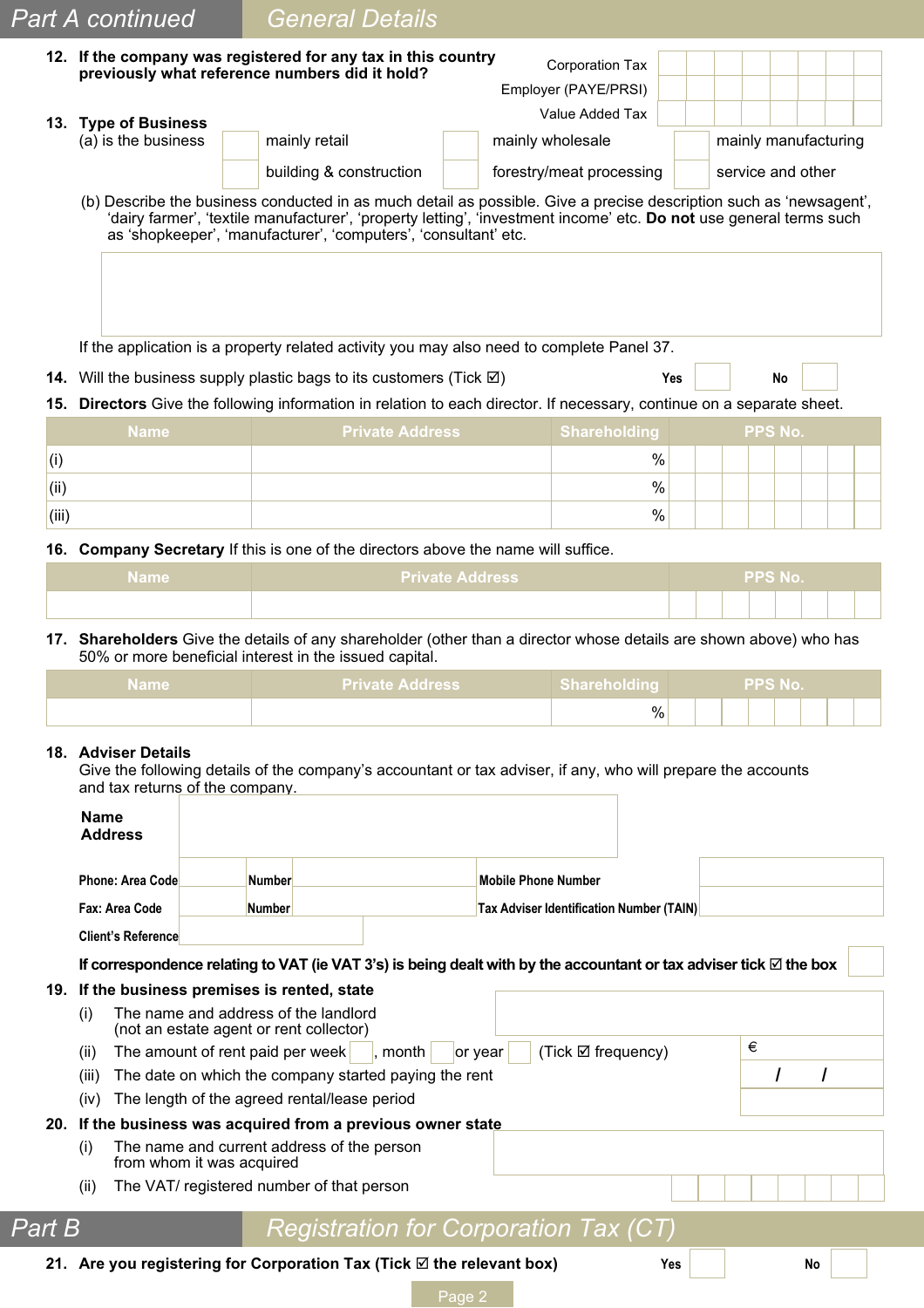| Part C                       |                                                                                                                                                                                                   |                                       |  |                                                                                                                       |                            |  | <b>Registration as an Employer for PAYE/PRSI</b>                |                        |                                                      |  |
|------------------------------|---------------------------------------------------------------------------------------------------------------------------------------------------------------------------------------------------|---------------------------------------|--|-----------------------------------------------------------------------------------------------------------------------|----------------------------|--|-----------------------------------------------------------------|------------------------|------------------------------------------------------|--|
|                              | 22. Are you registering as an employer for PAYE/PRSI (Tick ⊠ the relevant box)<br>If the answer is 'No', there is no need to answer questions 23, 24 or 25. Continue to Part D.                   |                                       |  |                                                                                                                       |                            |  | Yes                                                             |                        | No                                                   |  |
|                              | 23. Persons Engaged<br>(i) How many employees are: Full time - usually working 30 hours or more per week?<br>Part time - usually working less than 30 hours per week?                             |                                       |  |                                                                                                                       |                            |  |                                                                 |                        |                                                      |  |
|                              | (ii) State the date your first employee commenced or will commence in your employment                                                                                                             |                                       |  |                                                                                                                       |                            |  |                                                                 |                        |                                                      |  |
|                              | 24. What payroll and PAYE/PRSI record system will be used (Tick ⊠ the relevant box)                                                                                                               |                                       |  |                                                                                                                       |                            |  |                                                                 |                        |                                                      |  |
|                              | Tax deduction card system (Revenue Supplied)                                                                                                                                                      |                                       |  | Other manual system                                                                                                   |                            |  |                                                                 | <b>Computer system</b> |                                                      |  |
|                              | <b>ROS Compatible Computer System</b>                                                                                                                                                             |                                       |  |                                                                                                                       | <b>Disk</b>                |  |                                                                 |                        |                                                      |  |
|                              | 25. Correspondence on PAYE/PRSI<br>If correspondence relating to PAYE/PRSI is being dealt with by an agent, tick ⊠ this box<br>the following details, if different from 18 above.                 |                                       |  |                                                                                                                       |                            |  |                                                                 |                        | and give                                             |  |
|                              | <b>Name</b><br><b>Address</b>                                                                                                                                                                     |                                       |  |                                                                                                                       |                            |  |                                                                 |                        |                                                      |  |
|                              | <b>Phone: Area Code</b>                                                                                                                                                                           | <b>Number</b>                         |  |                                                                                                                       | <b>Mobile Phone Number</b> |  |                                                                 |                        |                                                      |  |
|                              | Fax: Area Code                                                                                                                                                                                    | <b>Number</b>                         |  |                                                                                                                       |                            |  | <b>Tax Adviser Identification Number (TAIN)</b>                 |                        |                                                      |  |
|                              | <b>Client's Reference</b>                                                                                                                                                                         |                                       |  |                                                                                                                       |                            |  |                                                                 |                        |                                                      |  |
|                              |                                                                                                                                                                                                   |                                       |  |                                                                                                                       |                            |  |                                                                 |                        |                                                      |  |
| $\overline{\mathit{Part}}$ D |                                                                                                                                                                                                   |                                       |  |                                                                                                                       |                            |  | Registration as a Principal Contractor (Relevant Contracts Tax) |                        |                                                      |  |
|                              | 26. Are you registering as a Principal Contractor for RCT in the Construction/Forestry/<br>Meat Processing industries (Tick Ø)                                                                    |                                       |  |                                                                                                                       |                            |  | Yes                                                             |                        | No                                                   |  |
|                              | If your answer is 'No', there is no need to answer question 27 to 31. Continue to Part E.                                                                                                         |                                       |  |                                                                                                                       |                            |  |                                                                 |                        |                                                      |  |
|                              | 27. Date of Commencement as a Principal                                                                                                                                                           |                                       |  |                                                                                                                       |                            |  |                                                                 |                        | $\prime$<br>I                                        |  |
|                              | 28. Number of uncertified Subcontractors currently engaged:                                                                                                                                       |                                       |  |                                                                                                                       |                            |  |                                                                 |                        |                                                      |  |
|                              | 29. Confirm that Form RCT1 has been completed for all Subcontractors:                                                                                                                             |                                       |  |                                                                                                                       |                            |  | Yes                                                             |                        | No                                                   |  |
|                              | 30. State Addresses of all sites on which uncertified Subcontractors are currently engaged:<br>(A further sheet should be attached if required)                                                   |                                       |  |                                                                                                                       |                            |  |                                                                 |                        |                                                      |  |
|                              |                                                                                                                                                                                                   |                                       |  |                                                                                                                       |                            |  |                                                                 |                        |                                                      |  |
|                              | 31. I wish to apply for the following number of RCTDC's/C45's and, in so doing, I confirm that the RCTDC's/C45's<br>will be used exclusively in the course of the Principal Contractor's business |                                       |  |                                                                                                                       |                            |  |                                                                 |                        |                                                      |  |
| <b>Part E</b>                |                                                                                                                                                                                                   |                                       |  | <b>Registration for VAT</b>                                                                                           |                            |  |                                                                 |                        |                                                      |  |
|                              | 32. Are you registering for VAT? (Tick $\boxtimes$ the relevant box)<br>If your answer is 'No', there is no need to answer questions 33 to 38.                                                    |                                       |  |                                                                                                                       |                            |  | Yes                                                             |                        | No                                                   |  |
|                              | 33. Registration<br>(i) State the date from which you require to register the company                                                                                                             |                                       |  |                                                                                                                       |                            |  |                                                                 |                        |                                                      |  |
|                              | Is registration being sought only in respect of European Union<br>(ii)<br>(EU) acquisitions? (This applies only to farmers and non-taxable                                                        |                                       |  |                                                                                                                       |                            |  |                                                                 |                        |                                                      |  |
|                              | entities) (Tick ⊠ the relevant box)                                                                                                                                                               |                                       |  |                                                                                                                       |                            |  | Yes                                                             |                        | No                                                   |  |
|                              | (iii) Are you registering the company<br>(a) because turnover exceeds or is likely to exceed the limits                                                                                           |                                       |  |                                                                                                                       |                            |  | (a)                                                             |                        |                                                      |  |
|                              | or (b) because you wish to elect it to be a taxable person (although                                                                                                                              | prescribed by law for registration?   |  |                                                                                                                       |                            |  | (b)                                                             |                        | Tick $\boxtimes$ either<br>$(a)$ , $(b)$ or $(c)$ as |  |
|                              |                                                                                                                                                                                                   | not obliged by law to be registered)? |  |                                                                                                                       |                            |  |                                                                 |                        | appropriate                                          |  |
|                              | or (c) because it is in receipt of Fourth Schedule services                                                                                                                                       |                                       |  |                                                                                                                       |                            |  | (c)                                                             |                        |                                                      |  |
|                              | (iv) State the expected turnover for the next 12 months                                                                                                                                           |                                       |  |                                                                                                                       |                            |  |                                                                 |                        | €                                                    |  |
|                              | 34. Are you applying for the moneys received basis of accounting for<br>goods and services? (Tick ⊠ the relevant box)<br>If your answer is 'Yes', is this because                                 |                                       |  |                                                                                                                       |                            |  | Yes                                                             |                        | No                                                   |  |
|                              | (a) expected annual turnover will be less than $\epsilon$ 635,000                                                                                                                                 |                                       |  |                                                                                                                       |                            |  | (a)                                                             |                        | Tick $\boxtimes$ either                              |  |
|                              | or                                                                                                                                                                                                |                                       |  |                                                                                                                       |                            |  |                                                                 |                        | $(a)$ or $(b)$ as                                    |  |
|                              | (b) at least 90% of your expected annual turnover will come                                                                                                                                       |                                       |  | from supplying goods and services to persons who are<br>not registered, e.g. hospitals, schools or the general public |                            |  | (b)                                                             |                        | appropriate                                          |  |